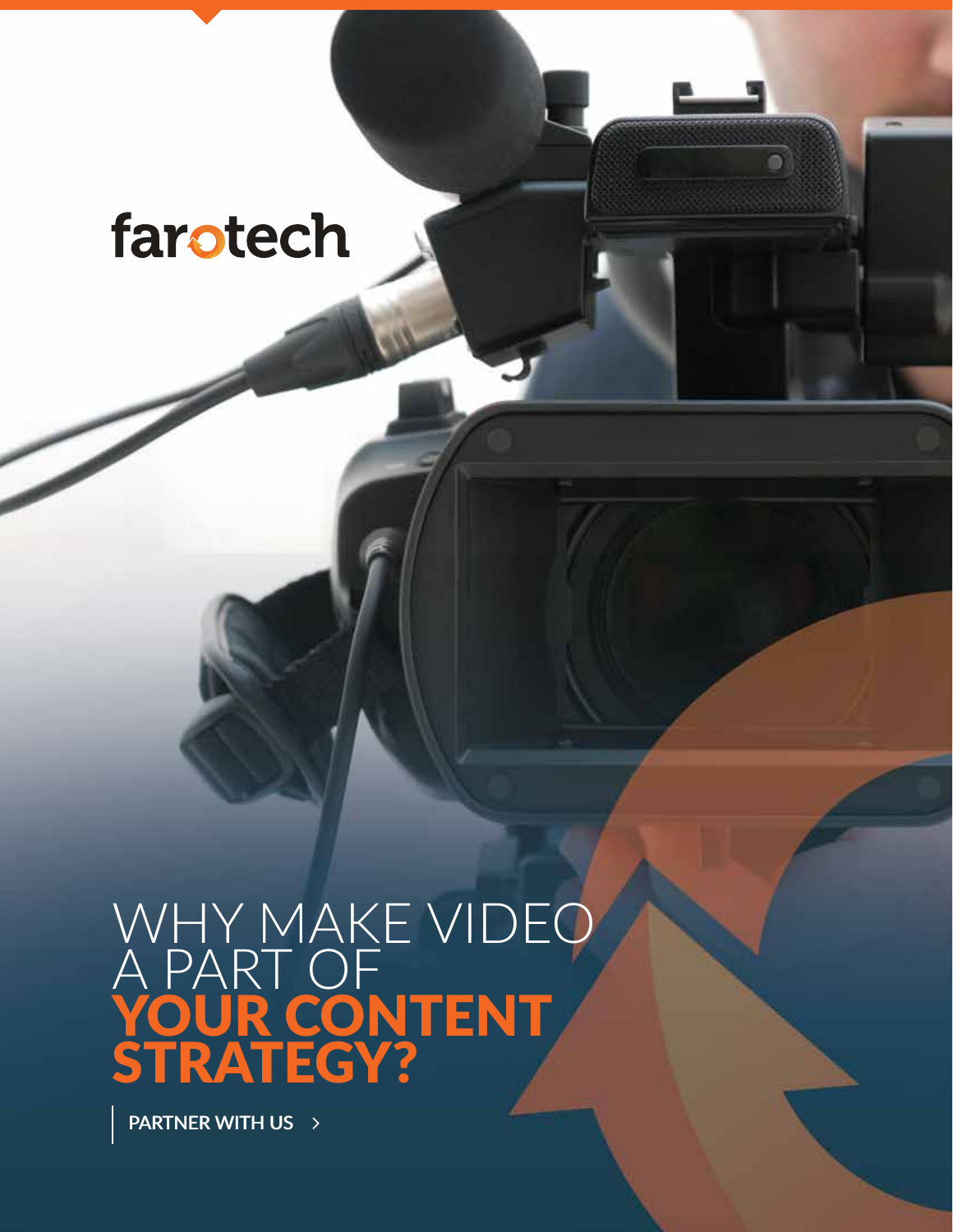#### TABLE OF **CONTENTS**

| Introduction                      | <b>PAGE 1</b> |
|-----------------------------------|---------------|
| Why Video?                        | <b>PAGE 2</b> |
| 5 Key Reasons for Video Content   | <b>PAGE 3</b> |
| Getting Started with Online Video | PAGE 9        |
| Farotech Video Services           | PAGE 10       |
|                                   |               |

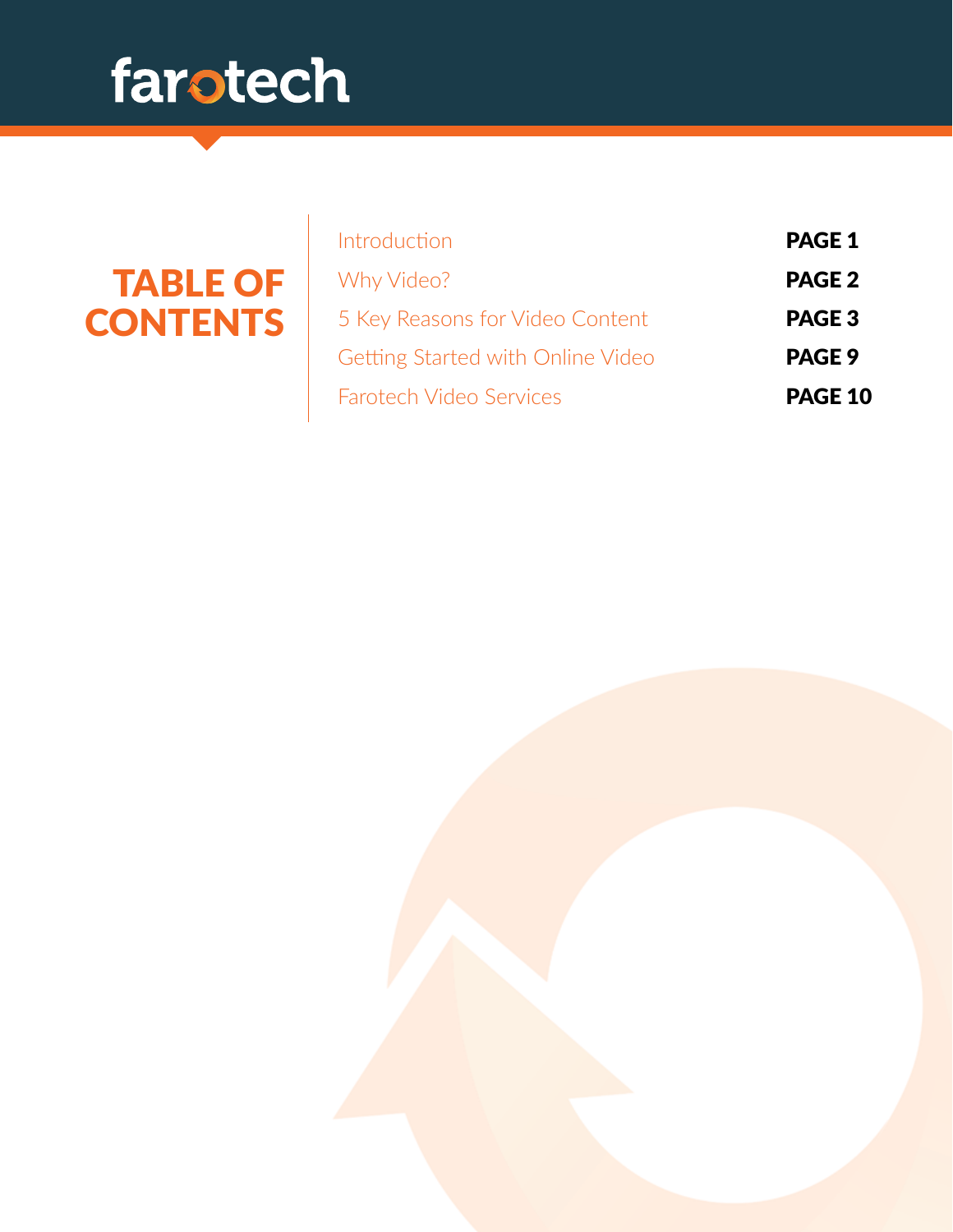### INTRODUCTION

As a commercial enterprise that knows and appreciates the difference between traditional and content marketing, you enjoy an edge over companies that don't.

- **Traditional marketing** is outbound. It interrupts consumers. Unsolicited, such marketing seeks to grab as many potential customers' attention as possible, at times and places the advertiser chooses.
- **Content marketing** is inbound. Consumers choose to seek it out and pay attention to it because itsolves their problems, gives valuable information, entertains them or otherwise benefits them.by what other websites say about your site. This can take time to improve.

Robert Rose and Joe Pulizzi explain that content marketing "is humans being helpful to each other, sharing valuable pieces of content that enrich the community and position the business as a leader in thefield. It is... focused on helping customers to discover (on their own) that your product or service is the one that will scratch their itch."

More businesses like yours are realizing that a content strategy designed to meet consumers on their terms, reflecting their experience and answering their questions, can pay great dividends in brand awareness, lead generation, sales, and customer loyalty to and enthusiasm for the brand.

Blogs, ebooks, podcasts, case studies, slideshows, interviews, quizzes and surveys—you likely use several of these content types to reach and relate to present and potential customers. But if video isn't part of yo<mark>ur content blend, your business may</mark> not be realizing content's full potential.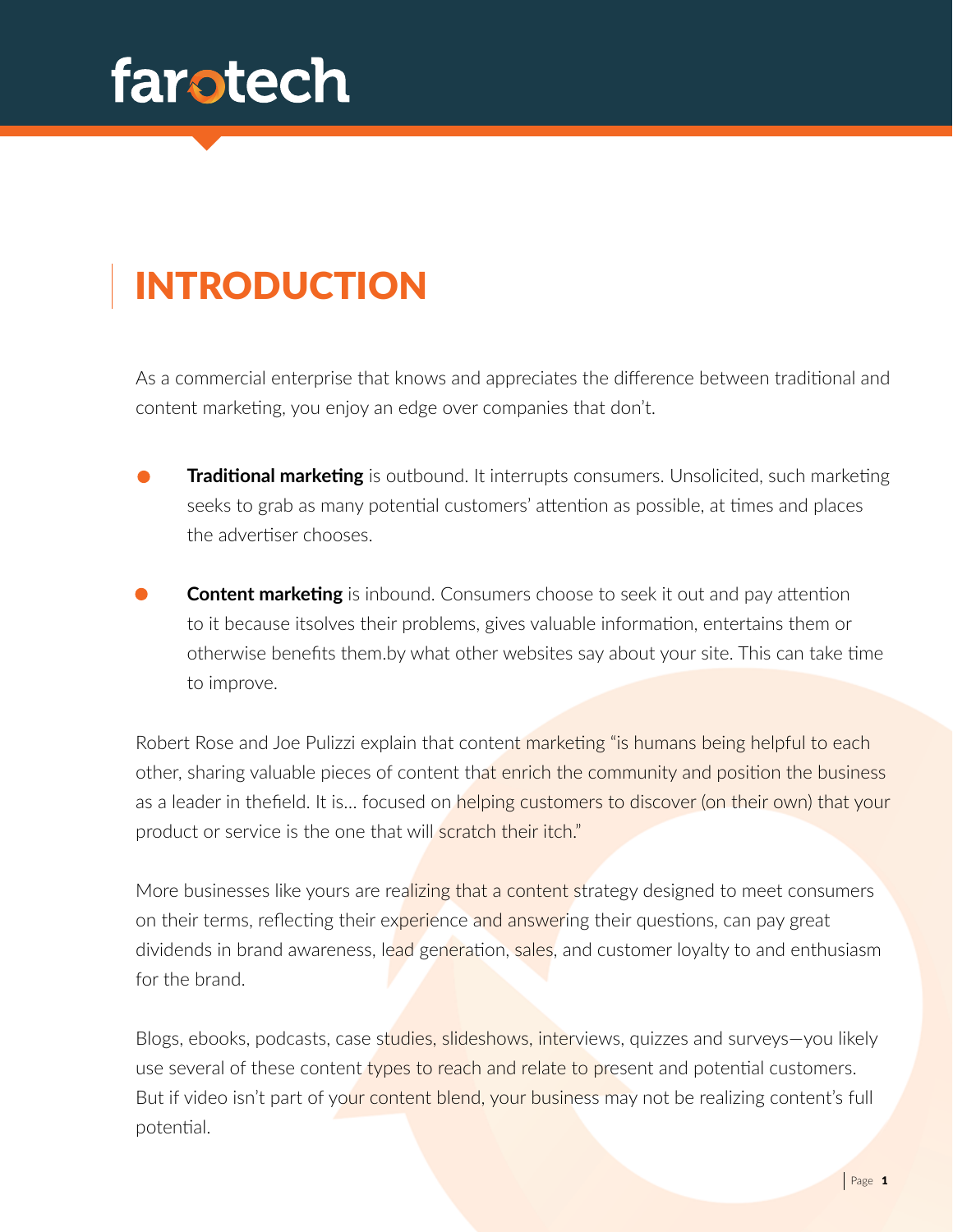#### WHY VIDEO?

As a communications medium, video is relatively young. Online video is especially so. YouTube seems so omnipresent today, it's hard to believe the site only went live in 2005. And how many people thought, back in the dial-up modem dark ages, that a decade later we'd have the ability to stream entire seasons of TV series to our devices? (How much time did you spend sitting at your computer in 1998 waiting for the Star Wars: Episode I QuickTime trailer to load?)



Now that online video is here, it's here to stay. Its power to engage and influence makes it one of the most important tools anyone with a product to sell or a story to tell, or both, can use. More and more, today's marketers are turning to video to help attract leads, raise brand awareness, nurture relationships with customers, and increase the bottom line.

As you'll read about in this resource, video can bring real, measurable and meaningful results in all these areas. So whether you're wondering if video marketing makes sense for your business or are seeking to convince other stakeholders that it does, this paper makes the case that online video must play a part  $-\frac{1}{2}$  and a significant one  $-\frac{1}{2}$  in your content strategy as you face the early 21st century's marketplace.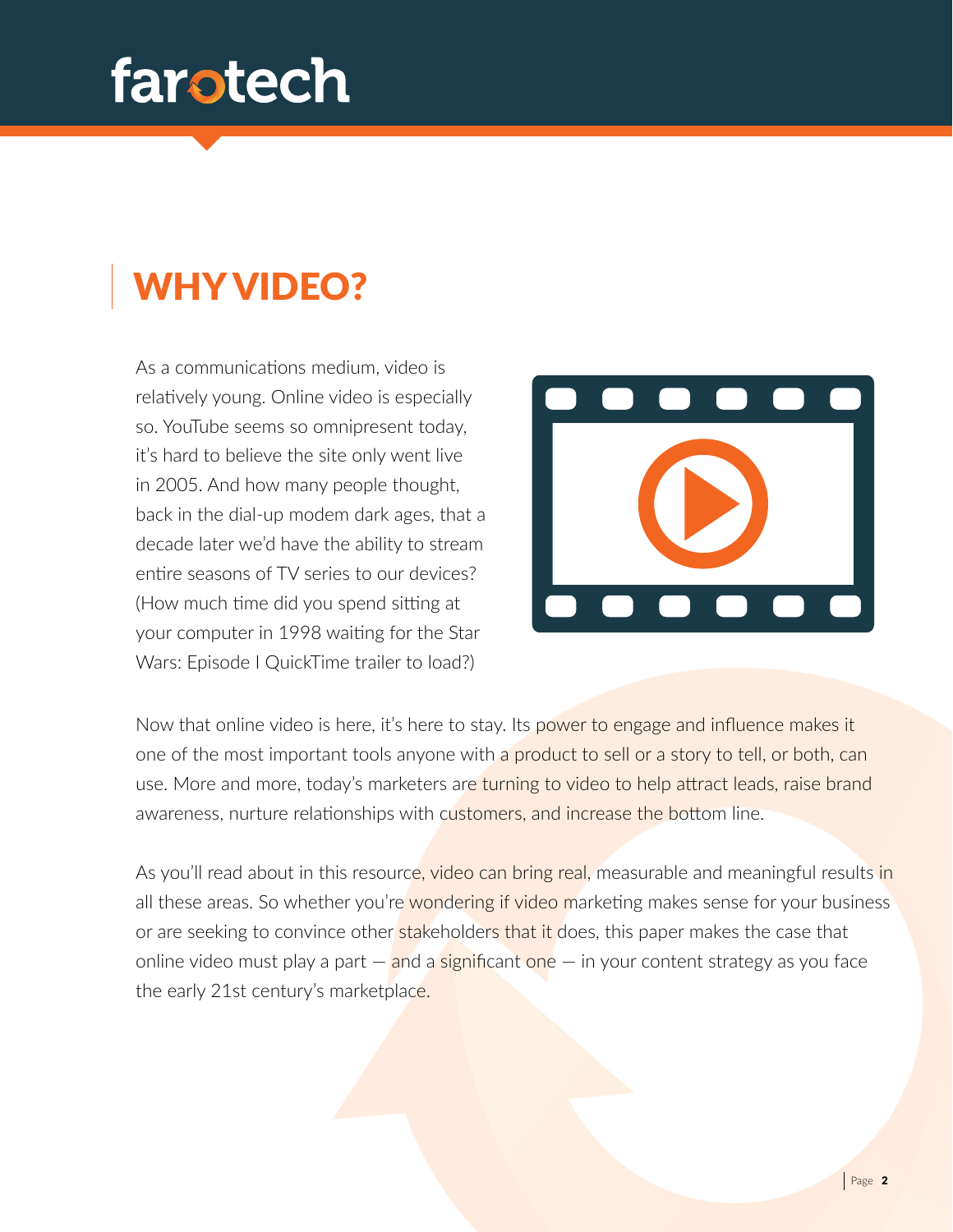#### 5 KEY REASONS FOR VIDEO CONTENT

#### 1. VIDEO IS EVERYWHERE ONLINE

Whether on dedicated platforms (such as YouTube, DailyMotion or Vimeo), streaming services (like Netflix, Amazon or Hulu) or social media (including Facebook, Twitter, Snapchat and Instagram), online video has established itself, for 147 million Americans, as a routine and welcome medium for news, information, entertainment and commerce.

One-third of all internet activity now involves watching video. Fully three-quarters of internet users have seen a video online in the past month. In fact, the average person is exposed to just over 32 online videos every month.

While this volume of video seems overwhelming, 80% of internet users recall watching a video advertisement in the last 30 days. This statistic proves online video marketing can break through and make an impact.

Experts say online video will remain ubiquitous. Cisco Systems anticipates consumer internet video traffic will rise from its 2014 level of 64% to greater than 80% by 2019. This prediction prompts BBC documentarian-turned-marketer Jon Mowat to state:

"There can be absolutely no doubt that online video is fundamental to the way people now consume content and to ignore or shy away from this reality is marketing suicide to any company that hopes to grow its brand online in the coming years."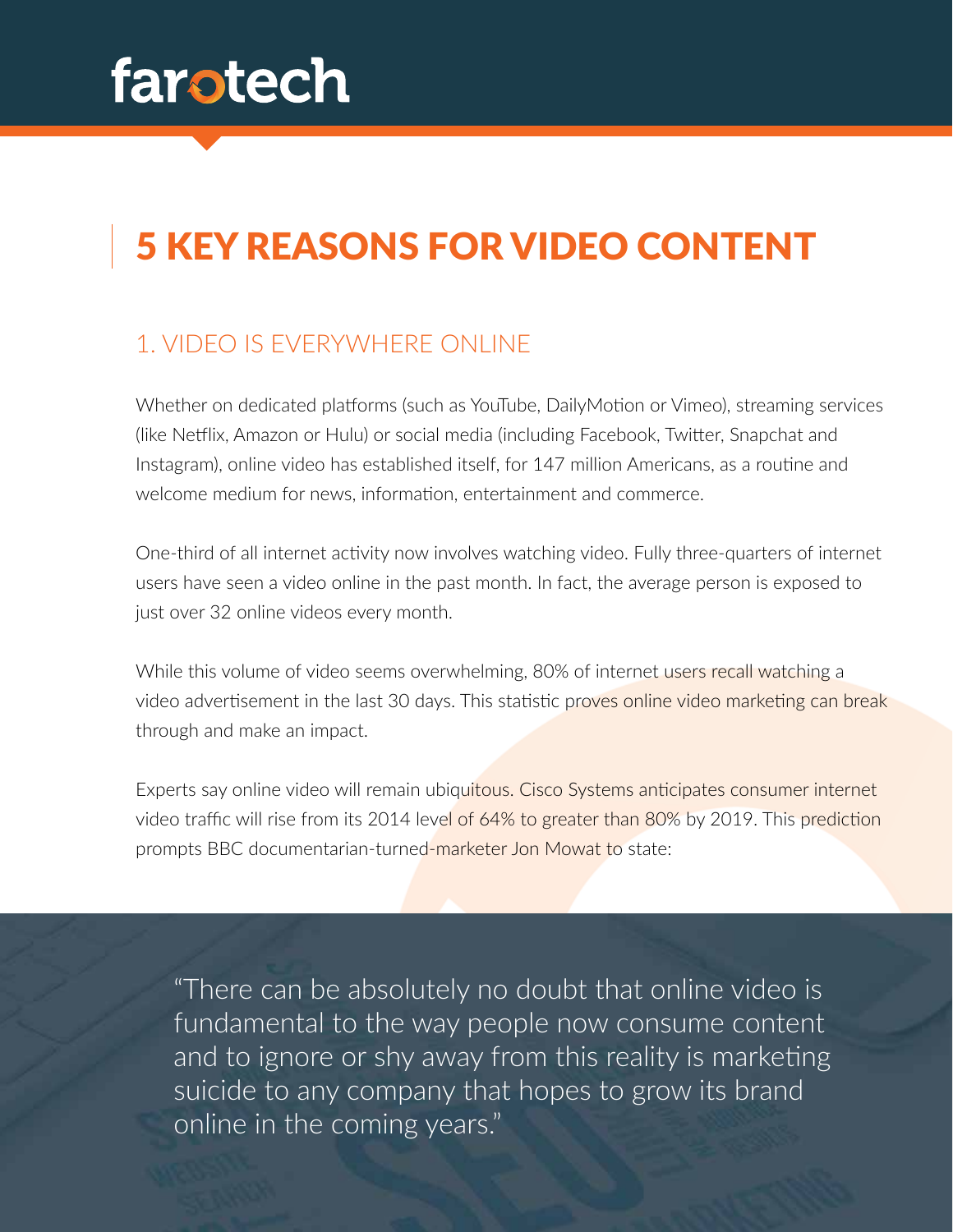#### 2. VIDEO ENGAGES MORE PEOPLE THAN OTHER FORMS OF ADVERTISING

Images on a website are good. Videos are better. "The play button," says sales process expert Andrew Angus, "is the most compelling call-to-action on the web."

An online video has a 135% greater organic reach than a picture on a web page. As for its advantage over text-only sites? One survey of consumers in the United Kingdom found people are not only more engaged with video than they are with text-only content but also more likely to "like" it on social media (56%), comment on it (36%) and share it with others (39%).

Once video attracts consumers' attention, it keeps it. Videos can boost the engagement rate of full-page online ads by 22%. They can drive email click-through rates upward by anywhere from 200% to 300%. For that matter, the mere presence of the word "video" in an email's subject line increases open rates by 19%. Websites that feature video can keep 88% of visitors longer than sites that don't. Blog posts that feature video receive three times as many inbound links as blog posts that don't.

Video allows marketers to get noticed by leveraging basic brain psychology. We instinctively respond to movement, color, and sound, as well as the element of surprise—all aspects of successful online videos. As psychologist Nathalie Nahai explains:

"When it comes to communication, video is one of the richest mediawe have, as it allows us to express ourselves through all mannerof cues, verbal and non-verbal… Using video can be the most rapidway to communicate information, evoke emotion and establish rapport with our audiences."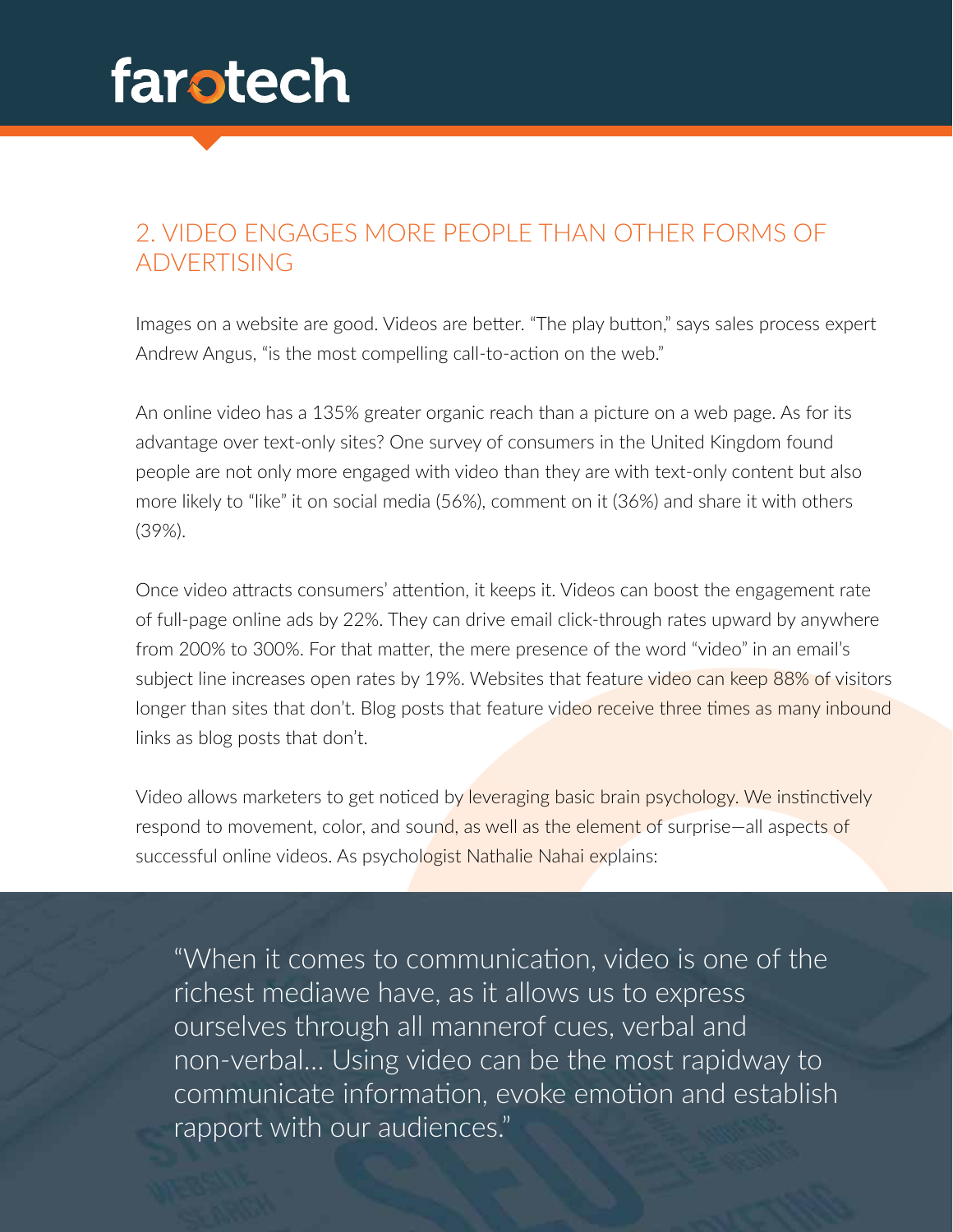#### 3. VIDEO MARKETING DRIVES MORE CONVERSIONS THAN TEXT-ONLY MARKETING

Marketing is about moving consumers to consider and purchase what you're offering. Research shows video is one of the most effective ways to convert visitors into leads and leads into customers.

Case in point: When Stacks and Stacks, an online retailer of home storage and organizational goods, added videos to its site, it found that consumers who watched one were 144% more likely to add the products featured in those videos to their carts.

Overall, 90% of people who watch videos online say doing so helps them make purchasing decisions, and 64% are more likely to make a purchase after watching a video.



If the video can be personalized, it will prove especially effective, as personalized web experiences bring an average sales increase of 20%. Remember that 19% boost in open rates for emails with "video" in the subject line? If your email mentions a personalized video in its subject line, the open rate nearly triples on average (272%).

Effective marketing shows rather than tells. When you can show potential customers a product or service "in action," you make it easier for them to imagine themselves using and benefitting from it.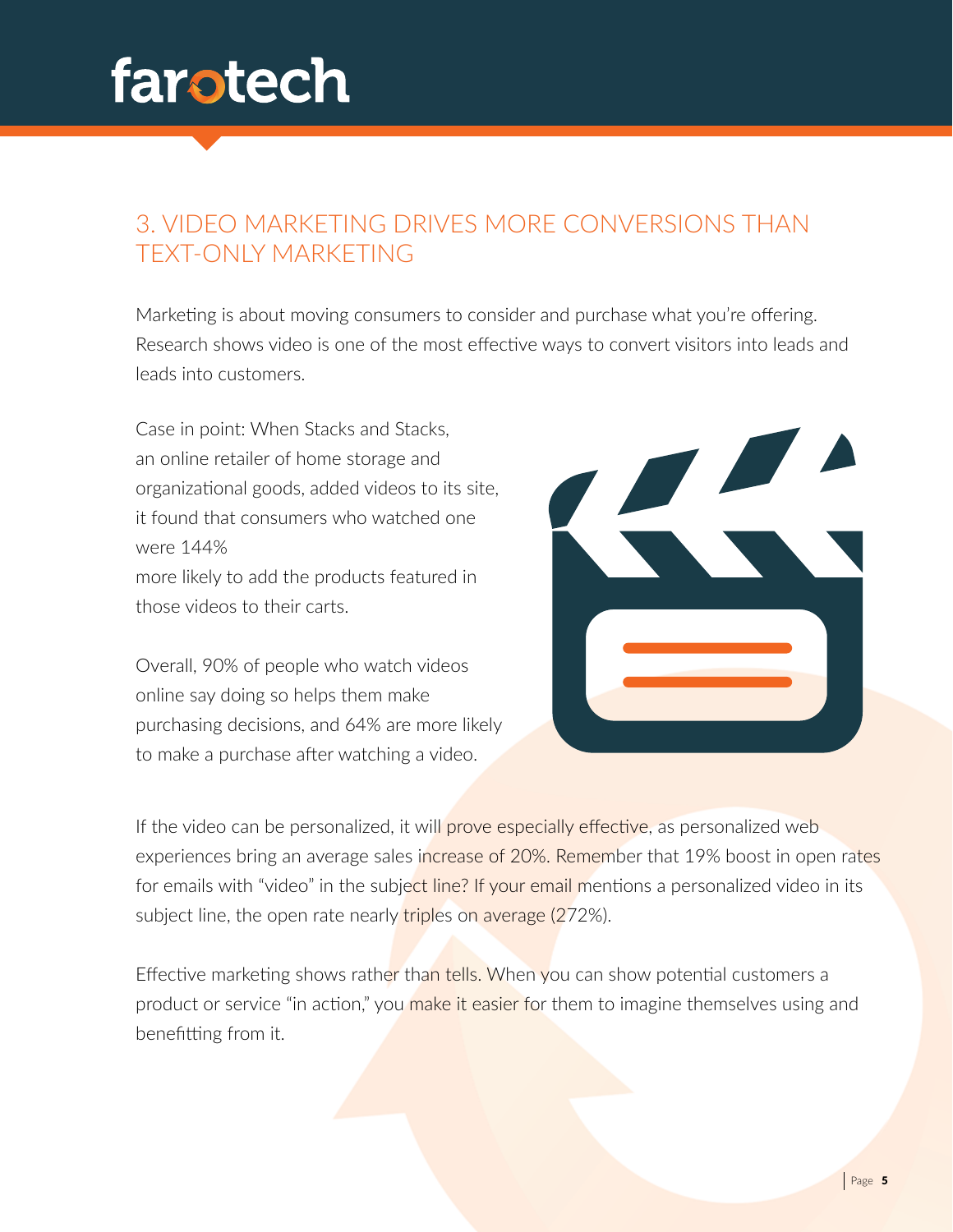Video also increases viewers' sense of trust in a brand. Watching real people use products and services — seeing the pleasure on their faces, hearing the satisfaction in their voices—can help persuade the customer that advertisers will make good on their promises. In one study, 70% of people saw brands in a more positive light after viewing those brands' interesting video content. Matt Lawson of online domestic appliance retailer ao.com has this to say about video marketing's conversion benefits:

"Video gives us the opportunity to wow our customers and this in turn delivers results. We have tested and proven that when someone watches our video reviews they're 120.5% more likely to buy, spend 157.2% longer on the site and spend 9.1% more per order. So my focus this quarter is increase customers watching video. Simple."

#### 4. VIDEO MARKETING IS PERFECTLY SUITED TO TODAY'S MOBILE **MARKETPLACE**

According to Pew Research, about nine of every ten adults in the U.S. own some kind of mobile phone. 68% own a smartphone  $-$  a figure that jumps to 86% among 18- to 29-yearolds. And 45% of American adults own a tablet computer.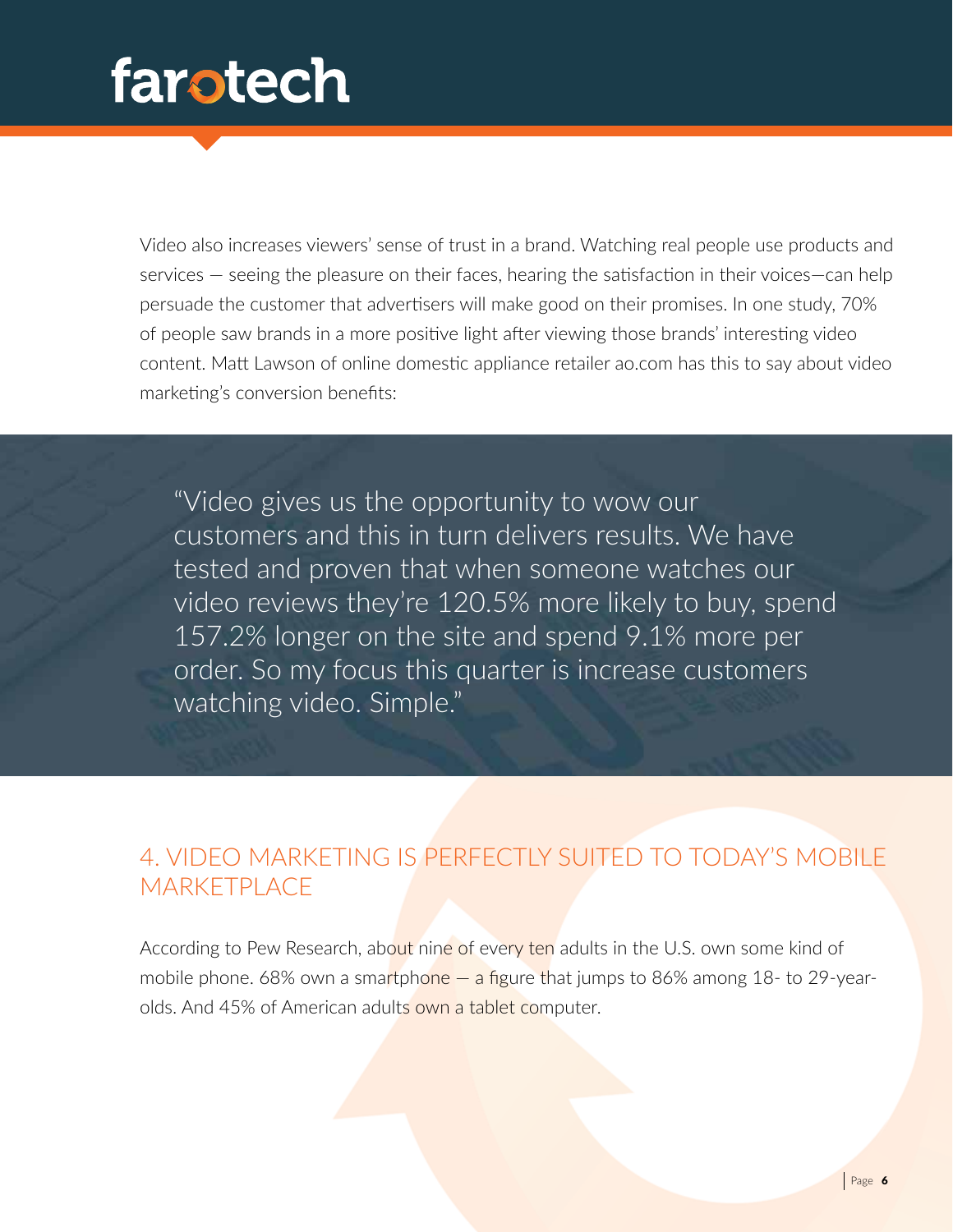Since Americans are increasingly accessing the internet on the go, we're also increasingly watching internet videos that way. Mobile viewership of online videos increased 400% between 2012 and 2014—and, according to YouTube, mobile video viewership continues to climb 100% each year. At the beginning of last year, people were watching only one-fifth of online videos on mobile devices; this year (2016), they're watching half that way.

Even more striking than the sheer number of videos viewed on mobile devices is the behavior of those who view them. Social media networks have made it easier than ever to say, "Hey, you've got to take a look at this!"—and 92% of mobile video viewers do. Mobile online video facilitates our natural tendency to want to share what we see when it engages us, to involve others around us in the experience.

In the face of these trends, it's no wonder 65% of marketers in the U.S. plan to spend more on mobile video advertising. Wise businesses customize their marketing efforts to mobile user experience. "Going viral" can't and shouldn't be the goal; it's too unpredictable. But reaching and serving consumers where they are can and should be. As Diane Pease of Cisco Systems says:

"70 percent of mobile searches lead to an online action in an hour. Wow. That's a very compelling statement to businesses that are thinking about having a mobile presence. If your customers are on mobile, you need to be there where they are looking. Odds are they are not sitting at their desks — they are sitting in coffee shops, at the airport or using their tablets while watching TV."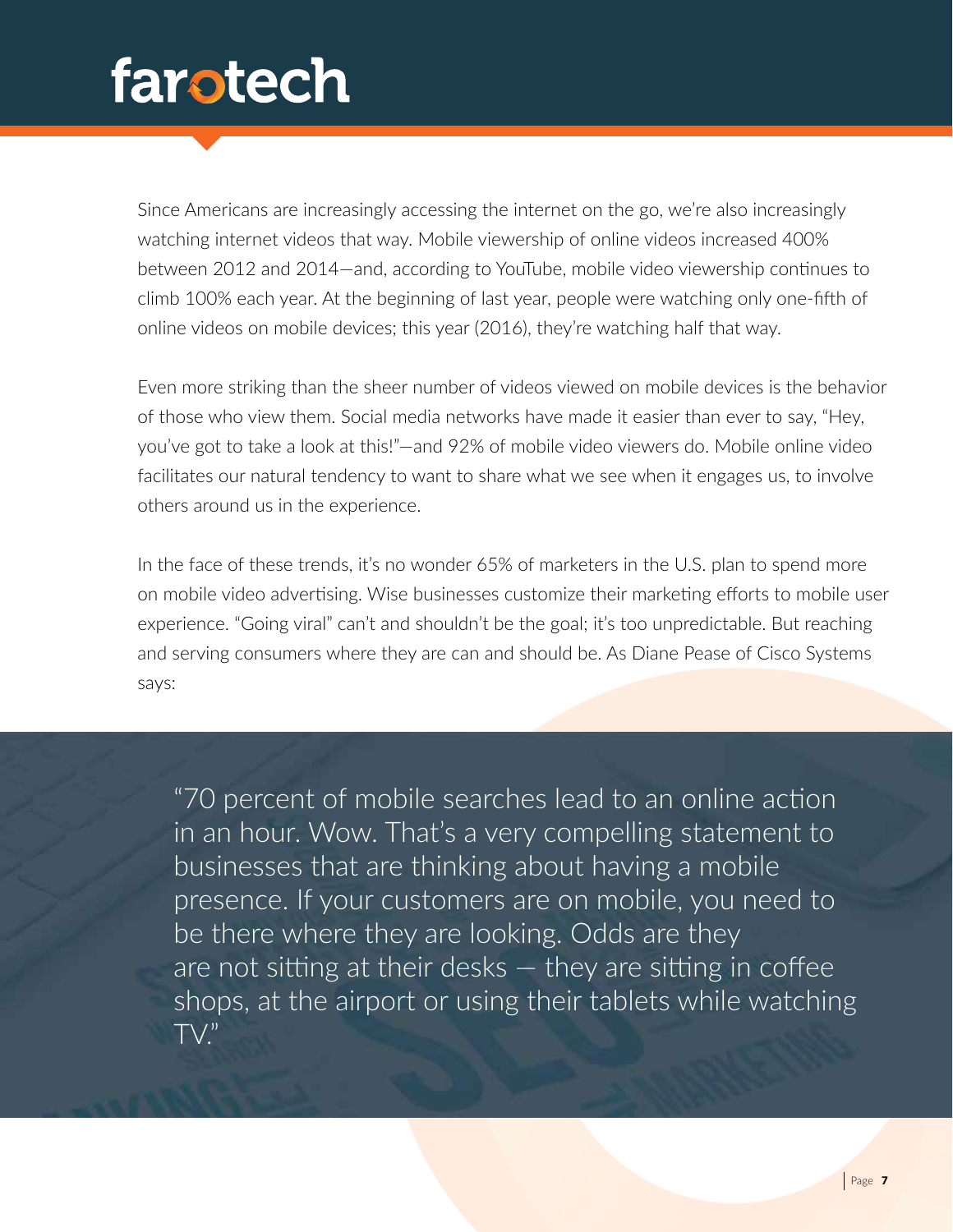#### 5. VIDEO MARKETING IS ON THE RISE

"Everybody's doing it" is never automatically the best argument for taking a course of action. But in the case of video marketing, it speaks to some important realities.

This year (2016), video will account for 35% of total online advertising buys, at a total price tag of \$5.4 billion. And among businesses that don't currently use video marketing, more and more say they will. In the U.S., 22% of small businesses say they will post video online within the next twelve months.

Quite literally, almost all B2B organizations—96%—already use video in some way as a part of their marketing efforts. Of those organizations, 73% say video directly adds measurable value to their ROI.

So online video marketing won't just shape the future. It's actively shaping the present. Businesses that want to connect with today's customers using today's most effective communication strategies cannot afford to ignore it. In an interview with Inc., online video pioneer Shira Lazar offered this assessment:

"If you are a company and you don't have a strategy to attack [today's] audience and the places that they live in a real way, you are going to be left in the dust. I am seeing a lot of smart, forwardthinking companies shift budgets, marketing, and advertising spends towards social [media] and, specifically, digital video."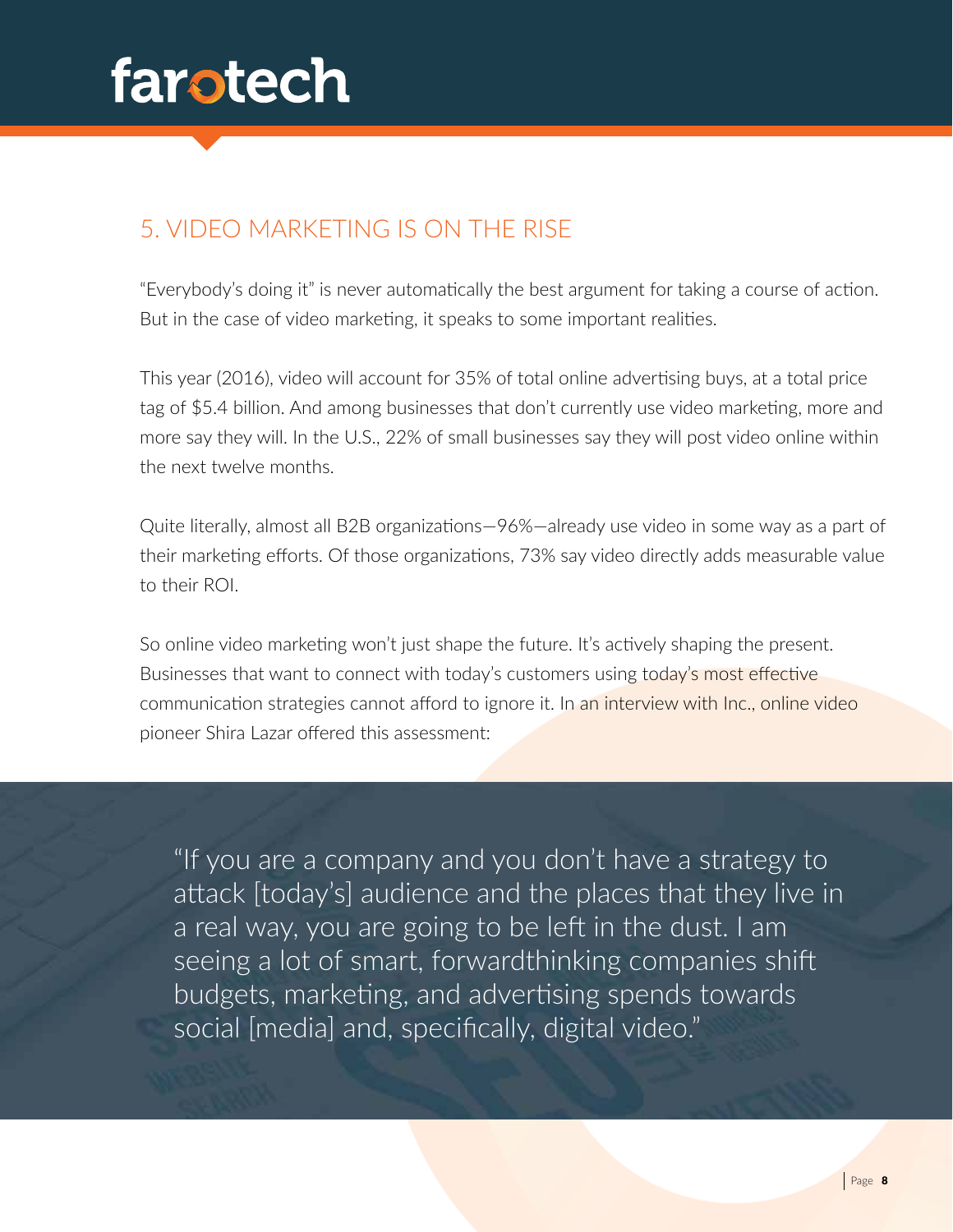#### GETTING STARTED WITH ONLINE VIDEO

As you know from your own experience as a web user, not all online video is created equal. Poorly plannedor produced online video will not realize dramatic benefits for your business. It won't have the chance. If a video doesn't engage viewers after one minute, 5% will stop watching; after two minutes, that numberjumps to 60%.



Fortunately, quality video equipment is more widespread and affordable than ever. You don't have to be a Hollywood studio to produce engaging video content with strong production values. And you don't need a budget worthy of a summer blockbuster. Decent, dependable cameras now cost as low as a few hundred dollars and an in-house videographer's salary ranges from about \$49,500 to \$75,000.

Quality video productions cost money and time, of course, but because consumers intentionally engage with online videos, the resources you spend will go much farther than in the scattershot, "hope for the best" **broadcast model of so** many TV, radio and print campaigns. issues can significantly improve your SEO